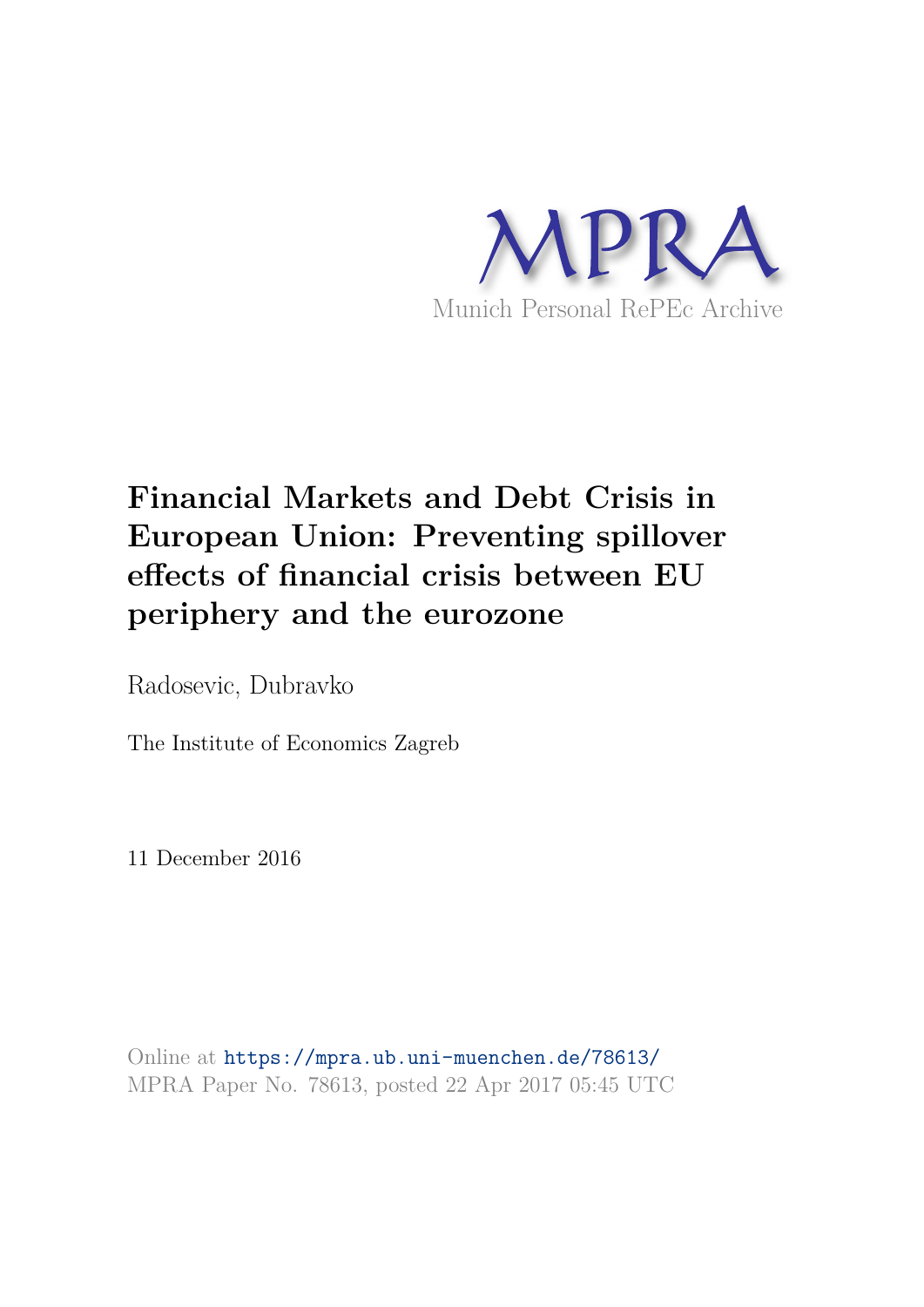#### **FINANCIAL MARKETS AND DEBT CRISIS IN EUROPEAN UNION:**

**- Preventing spillover effects of financial crisis between EU periphery and the eurozone - Dubravko Radošević** 1

### **Preliminary version, March, 2017, do not quote without the authors' explicit consent**

#### **Abstract**

When the financial crisis revealed weaknesses in eurozone governance, EU responded with new prevention and crisis resolution governance structure and counter-cyclical policies. A new surveillance procedure for the prevention and correction of macroeconomic imbalances, the so called Macroeconomic Imbalance Procedure (MIP). The EC has recognized the existence of excessive imbalances that requires strong and comprehensive policy measures to undertake significant adjustments. International competitiveness indicators and policy instruments are the most important for correction of external imbalances. This is also one of the major challenges in the euro zone – the symmetric adjustment of the intra – euro area competitiveness divergences and external imbalances. For non – euro area EU members, monetary strategies and exchange rate policies are highly important instruments of adjustment process. Spillover effects of financial crisis in EU periphery (non – EMU economies) could be damaging for the eurozone economies. The European economic governance mechanisms are inconsistent with specific position of the non - euro area countries of the EU. The aim of this policy paper is to analyze European economic governance for non – euro area members. Our reform proposals are based on the two basic areas of improvements in European economic governance for non – EMU members of the EU: (a) new approach to the European Semester, and (b) new financial assistance facilities for non – euro area countries, in order to reduce contagion risk in EU.

**Key words:** European Union debt crisis**,** European economic governance, EU conditionality, European Semester, spill – over effects, external adjustment mechanisms, crisis mechanisms for non – EMU economies, Brexit, Italy's banking crisis, ECB, Target 2

 $\overline{a}$ 

<sup>1</sup> Dubravko Radošević, PhD, Senior Research Fellow at The Institute of Economics Zagreb (Croatia) and Professor of Economics at the University of Zagreb; former Principal economic adviser to the President of the Republic of Croatia 2000 – 2009 and former central bank official. Internet address: dradosevic@eizg.hr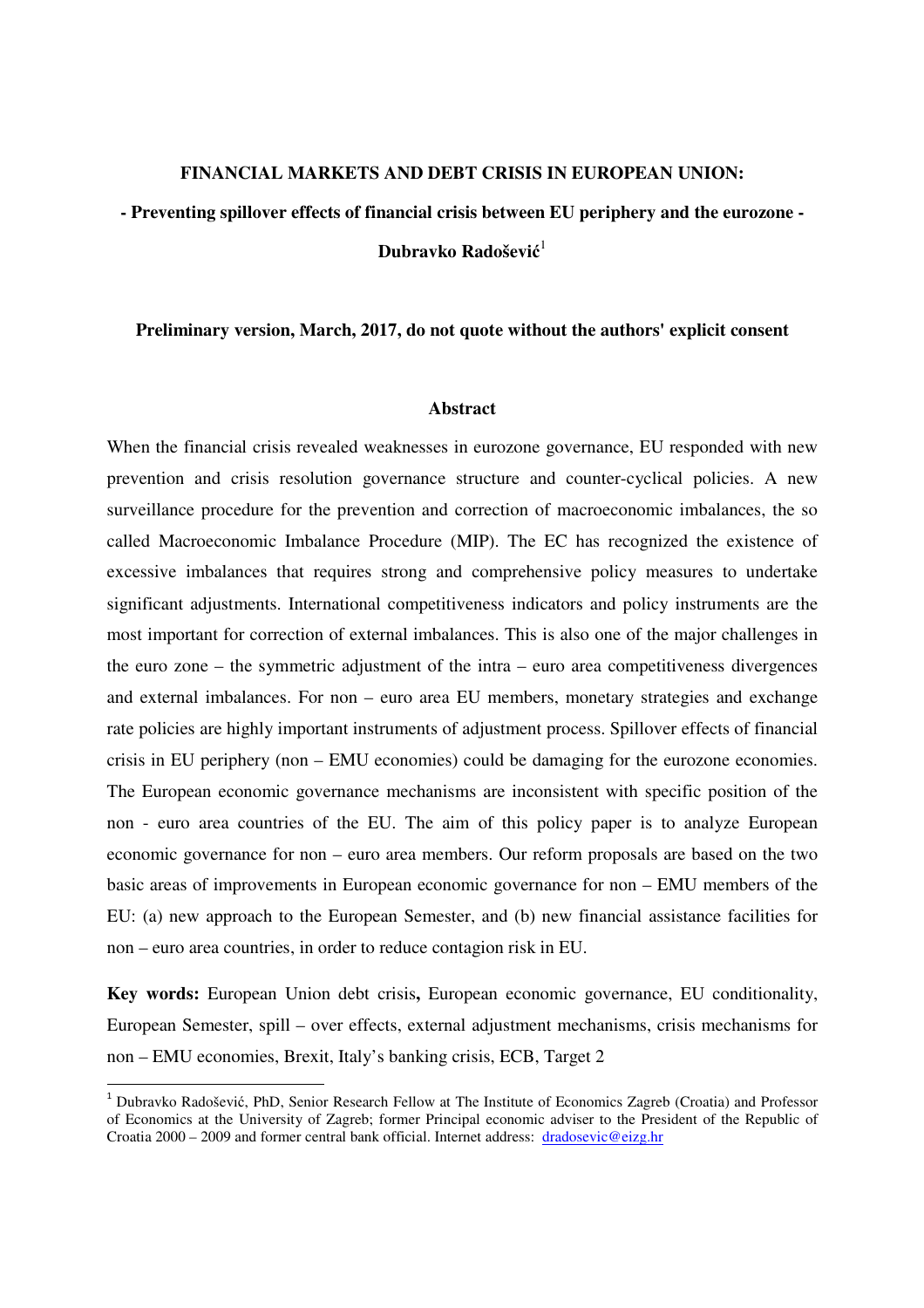**JEL classification:** B50, E60, E61, F30, F33, F36, F42, H12

#### **Introduction**

Non – area members of the European Union has full monetary independence, but large capital inflows and excessive credit expansion, accompanied with capital market deregulation, in the period 2000 – 2008 led to unstable economic structures and inherent financial instability, according to Hyman Minsky's theory of financial cycles. Unstable economies are fragile to various external shocks, such as sudden stop or credit crunch on international capital markets, increasing contagion risk within EU, such as Brexit and Italy's banking problem, but this instability is also the main cause of cross – border banks' deleveraging. Banks' deleveraging had put additional deflationary pressures on national economies, deepening financial crisis and recession and limiting policy options for counter-cyclical strategies.

#### **(1) European Semester and non – EMU countries**

Following the euro zone crisis, financial stability in EU periphery becomes an issue of concern, in particular when banking crisis in Italy got momentum (see, for instance, Veron, 2016). Precrisis reliance of huge capital inflows and accumulated external debt created a systemic risk in non-euro area of European Union as well in weak economies of EMU area (Torbjorn et al, 2010). Euro zone area members were hit by systemic debt crisis. When the financial crisis revealed weaknesses in EMU governance, EU responded in December 2011 with new prevention and crisis resolution governance structure and counter-cyclical policies, so called Six Packs: A new surveillance procedure for the prevention and correction of macroeconomic imbalances, the so called Macroeconomic Imbalance Procedure built around two-step approach. The first step is an alert mechanism consisting in a scoreboard with early warning indicators put in place by the European Commission to focus on risks; in a second step, a more in- depth analysis (EC, 2016) is undertaken in those countries identifies in Alert Mechanism Report (AMR). The MIP scorecard consists of eleven indicators and indicative thresholds, that are signaling device of emergence of macroeconomic imbalances in early stages (see e.g., European Commission, 2016, for MIP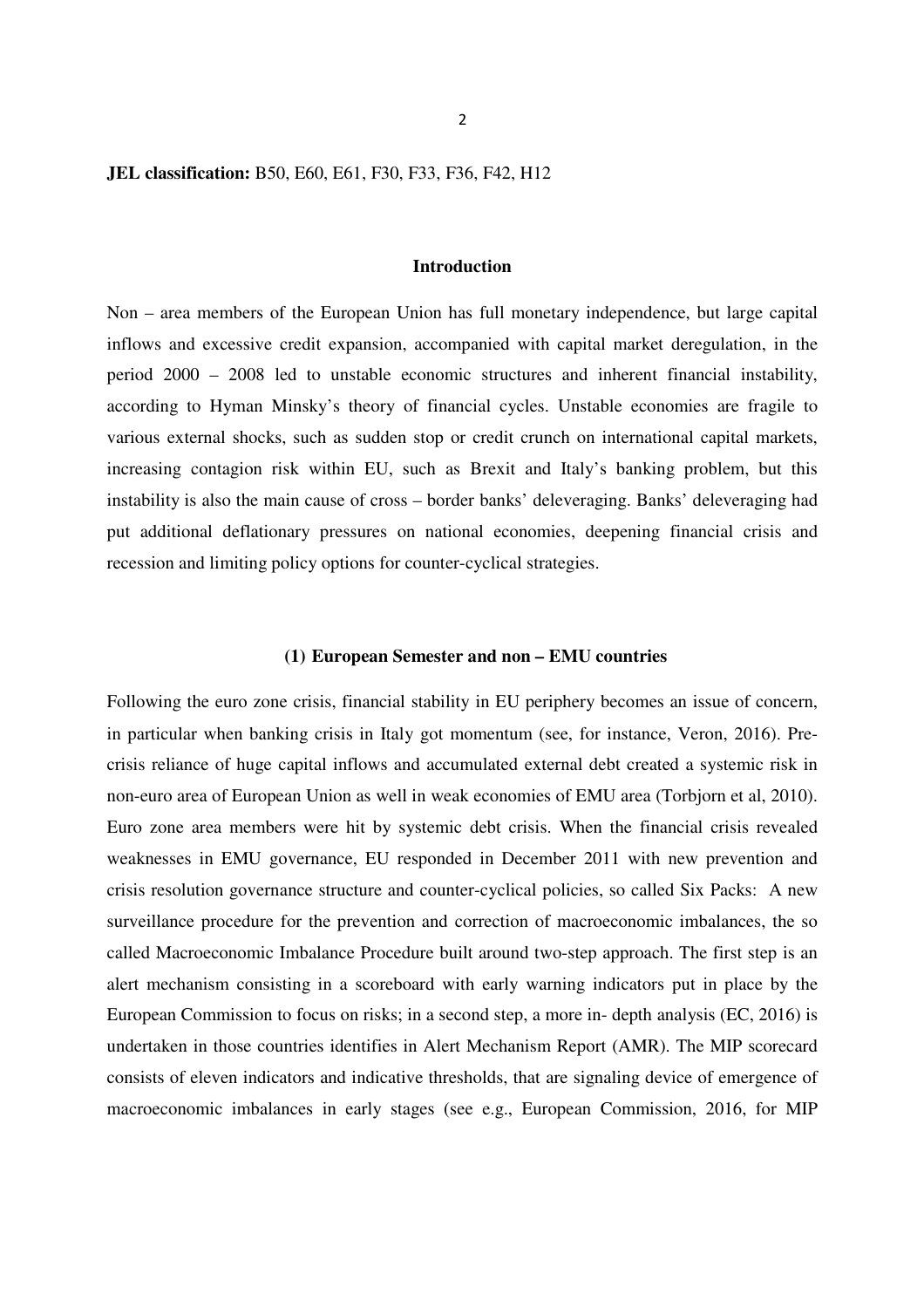methodology). Therefore, major adjustments still lies ahead, while fiscal consolidation and wage deflation policy during the cycle downturn could aggravate prolonged recession. This is also one of the major challenges in the euro zone – the symmetric adjustment of the intra – euro area competitiveness divergences and external imbalances (on flaws in EC policy recommendations within the European Semester framework and reform proposals of the European Semester, see e.g. Darvas and Vihriala, 2013; Sapir and Wolf, 2015, Juncker et al, 2015). For non – euro area EU members, monetary strategies and exchange rate regimes are highly important instruments of adjustment policies.

# **1.1. New Approach to the European Semester and MIP for non – EMU countries**

We have to look closely at the origins of euro zone crisis. There are several important research papers analyzing comparatively euro zone, in particular peripheral countries and emerging market crises. In all cases there was similar macroeconomic cyclical dynamics, which is clearly related to the inherent financial instability theory of Hyman Minsky. A key element of this cyclical pattern in endogenous behavior of agents' risk perception and expectations. It was clearly boom – bust Minskyan cycle, which started with asset price inflation supported with the financial expansion, leading to increasing fragility of the economy. But, in burst phase, when asset bubbles deflate, there was sharp disinflation dynamics with deflationary pressures and agents are forced to assume wealth losses. The development of the bust cycle leads to systemic crisis. But, according to such analytical approach (for instance, see more in: Frenkel, 2013) EU periphery crisis reveals stylized facts: (1) in the booming phase there were changes in macroeconomic policies, which typically included the liberalization of the capital account of the balance of payments and introduction of some sort of fixed exchange rate system. (2) there was deregulation of capital markets and financial industry, leading to credit expansion; (3) international capital movements played a crucial role in the boom and contracting phase, in boom phase there were large capital inflows, while in the contraction phase, there were significant capital outflows and deleveraging of the cross – border banking groups, leading to credit crunch and financial disintermediation. These three elements gave rise to cyclical dynamics that has certain consequences: rise of asset price inflation, while core inflation was under control; expansion of credits into non – tradable sector, due to capital inflow and real appreciated exchange rates,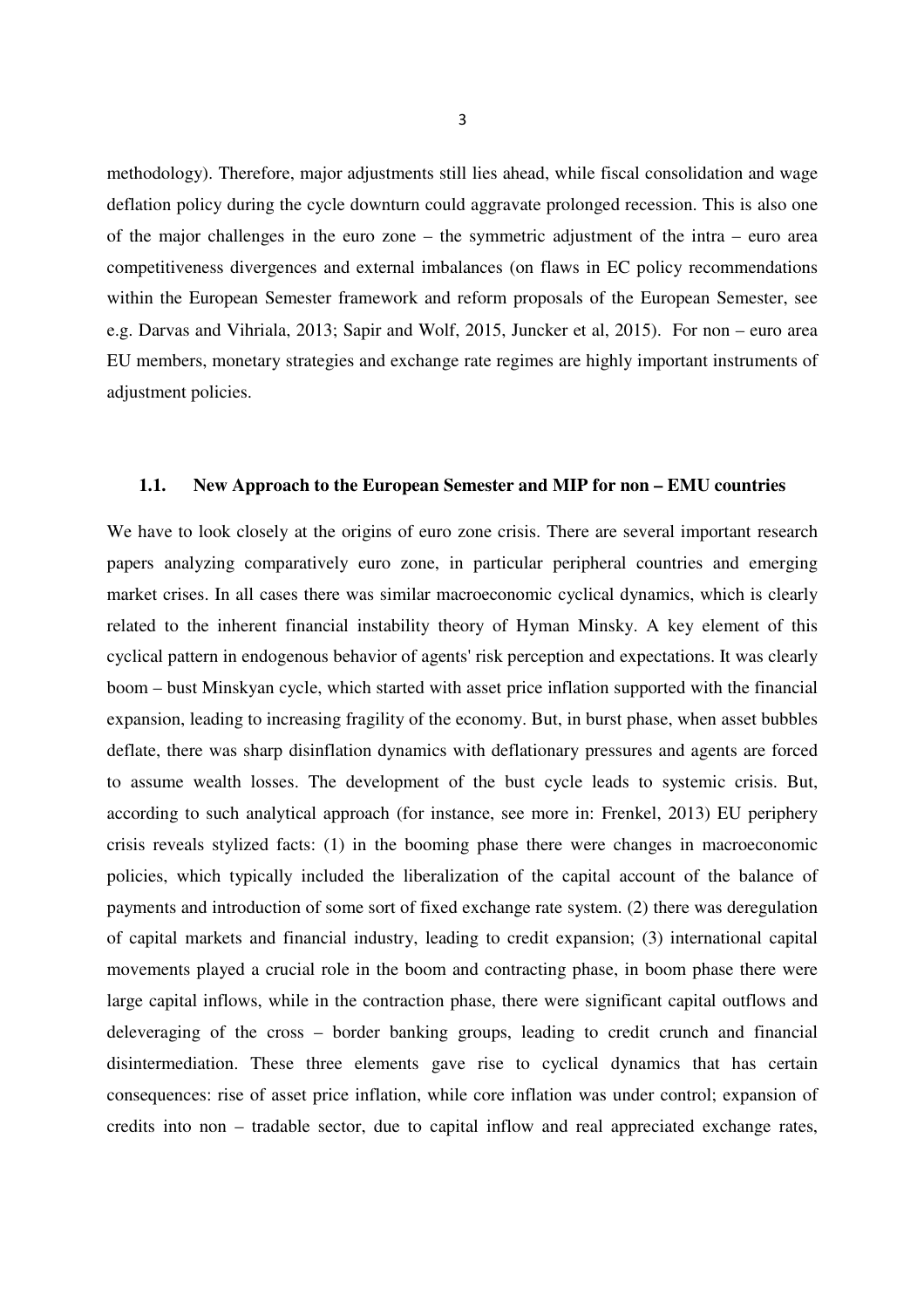causing fragile economic and financial structures, which are prone to financial crisis (sudden stop; deflation; exchange risk, contagion and sovereign risks). Current account was in deficit, foreign debt was accumulated leading to unsustainable levels of external imbalances. Beyond this common styled facts, there was different path between core and periphery of the EU, and between euro area and non – EMU economies. In the case of EU, policy response was based on "expansionary fiscal contraction" hypothesis, with negative feedback mechanisms that lead EU economies in distress to debt deflation and low international competitiveness. Comparative economic studies leads to a specific conclusion (Frenkel, 2013; Radosevic and Cvijanovic, 2015) that countries affected by the Mynskian cycles should: (1) adopt flexible exchange regimes to provide flexibility to policymakers; (2) introduce capital controls at a market based manner, regulating capital flows, and (3) implement balance-of-payments policies that could ensure external equilibrium, such as preservation of competitive real exchange rates and accumulation of central bank FX reserves (initial level could be accumulated in accordance with Guidotti – Greenspan ratio). This is the rationale behind our approach to reform of European economic governance, in particular economic governance for non – EMU member countries.

After crisis started in 2008, there was intense debate about currency devaluation versus internal devaluation. There are several key differences between two options (see e.g., Becker et al, (2010) for the main differences between two approaches to external adjustments), i.e.: (1) timing, since currency devaluation is immediate, while internal devaluation takes a long time; (2) magnitude of adjustment, since currency devaluation could lead to overshooting, while internal devaluation may not bring adequate adjustment. Internal devaluation, i.e. price and wage cuts, may not be sufficient enough, and adjustment in the private sector will not restore international competitiveness, but, at the same time, unemployment rate could be so huge and rapidly increasing, (3) because labor market adjustment will mainly be felt through job losses, rather than through changes to the average wage. In summary, internal devaluations could prove to be unsuccessful, causing job losses and without significant contribution to international competitiveness. External adjustment, could be a consequence of demand contraction, not wage cuts, and after recession external imbalances could build – up again as well increase in foreign debt. On the whole, flexible exchange rates proved to be better shock absorbers. We agree with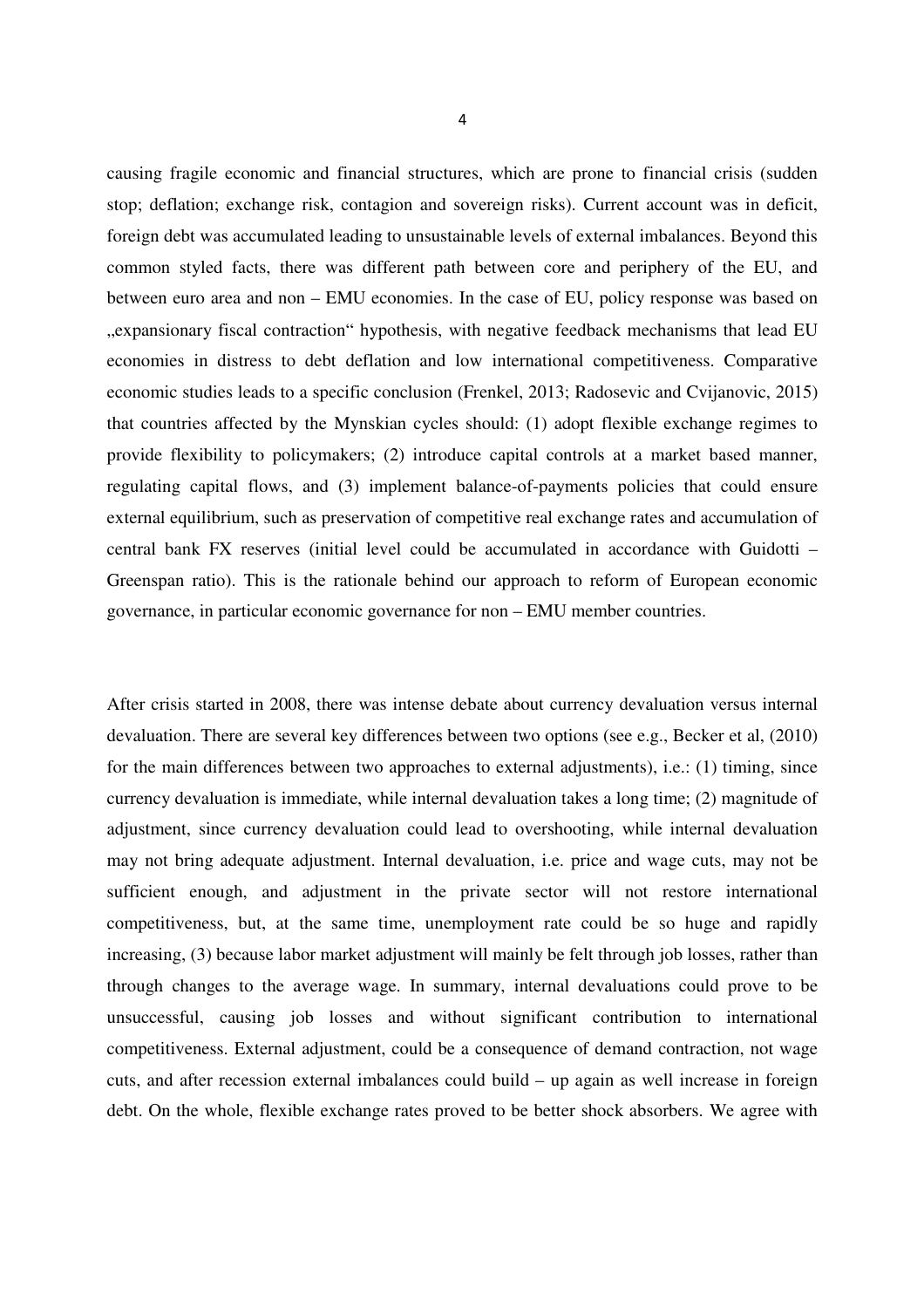policy approach that emphasizes the choice of exchange rate arrangement as one of the key strategic options in countries that are at the path to European monetary union. The choice of exchange rate regime is especially important when capital flows are liberalized, financial sector deregulated and central bank supervision is weak. Maastricht criteria, Stability and Growth Pact (SGP) and Fiscal Compact rules underestimated the importance of external disequilibrium, and this is the main reason why the signaling role of the current account deficit was not implemented as policy instrument. Our European economic governance reform proposals are based on evidence of the significant role of exchange rate policy in the growth process, that is crucial for non – EMU economies. The relative price of tradables to non – tradables (the real exchange rate) seems to play more fundamental role in the growth process, in particular for developing economies. Namely, avoiding appreciating currency is the most challenging issue for policymakers in countries with macroeconomic imbalances, although it was unavoidable consequence of liberalized capital flows in the boom phase of economic cycle. Real exchange rate is a very important policy variable, while exchange rate policy have significant effects on current account balance of the balance-of-payments and economic growth respectively. Thus, in order to strengthen economic governance, a first reform of the EU law provisions on the coordination of member states' economic and budgetary policies was introduced with the approval of the European Semester in September 2010, when excessive macroeconomic imbalances were accumulated, and established as divergences in current account balances of the balance-of-payments between core and periphery of the EU. New rules included provisions on sustainable external imbalances, such as current account deficits/surpluses (as a percentage of GDP) and capital account balances (NIIP as a percentage of GDP). This is the most important pillar of Macroeconomic Imbalance Procedure, but MIP is now effective only as a corrective arm, because the preventive policy instruments in EU coordination mechanisms failed (on the significant reform that have been adopted at the euro area level since 2010, see more in: Juncker et al., 2015).

### **1.2. Dollarization and Financial Instability in EU Periphery**

There is consensus among monetary economists that partial or widespread dollarization (in non euro area economies this is basically "euroization") can magnify a country's vulnerabilities,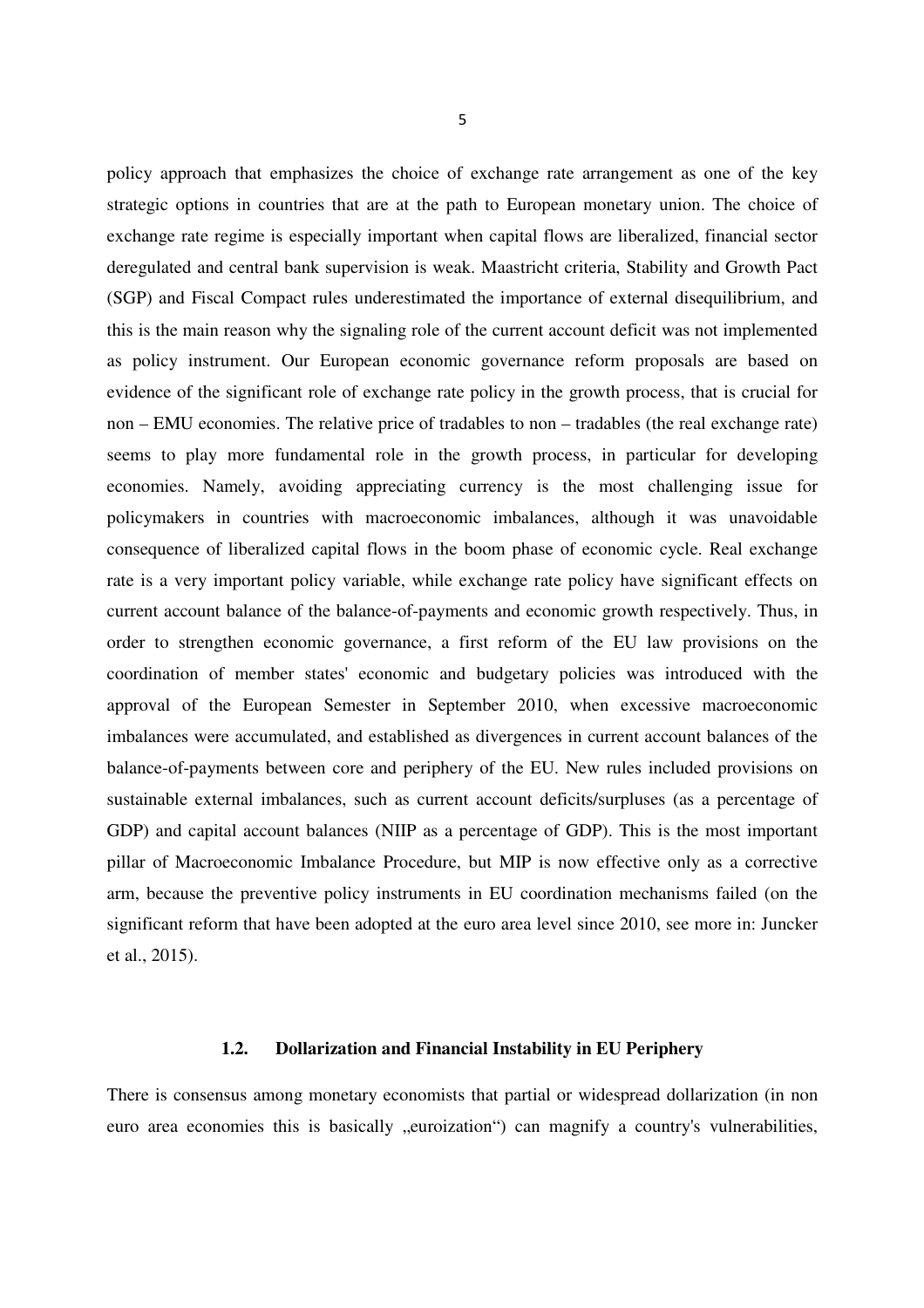which relates to balance-of-payments, the banking sector and its borrowers and also fiscal sustainability. In summary, dollarization may increase the macro/financial vulnerabilities of a country already prone to exogenous shocks or misguided policies, dollarization is in the root of excessive macroeconomic imbalances. In a non – EMU member countries, in particular in postcommunist and transition countries there are several forms of dollarization (more on dollarization and de-dollarization policy options, see in: Armas, Ize and Levy Yeyati, 2006). The most important are  $\mu$ , liability dollarization", where banks have liabilities to savers in the form of foreign currency deposits (FCDs); and "asset dollarization", whereby banks have extended credit to residents (including government) in foreign currency. Dollarization not only increase the vulnerability of financial systems to currency and contagion risks, but also limits the flexibility of the exchange – rate policy in external adjustment process, what is more important for the non – EMU transition economies (for instance, in Croatia there is very high level of asset and liability dollarization, which has blocked flexibility necessary for countercyclical economic policies, see more in: Radosevic and Vidakovic, 2014b), because of negative balance- sheet effects on various sectors of national economies (see e.g., Goldstein and Turner, 2004). This means dealing with seriously misaligned exchange rates. Counter-cyclical policies in EU countries have to be twofold: euro area countries have to cope with internal devaluation, i.e. price and wage cuts, because they has not independent monetary policy, as a full members of euro zone. Non – EMU economies could make external adjustment with reflationary counter-cyclical monetary policy (external devaluation) because they still have an independent monetary policy and social costs of such monetary strategies are much lower. National macroeconomic policies and exchange rate policy – and the incentives linked to them – matter a great deal for generating dollarization and managing currency mismatches, and significant progress has to be made in reducing the level of dollarization over the medium term. It is evident that primary responsibility for controlling dollarization resides at the national level (in non – EMU economies of the EU), but external conditionality by the EU could help by monitoring and by making reduction of those dollarization over the medium term a condition for EU financial assistance, and even for IMF loans. This is why we suggest reform proposals that agenda for reducing the dollarization should be a quantitative criterion in Excessive Macroenomic Imbalances Procedure and significant element of structural conditionality of the EU within the context of European Semester.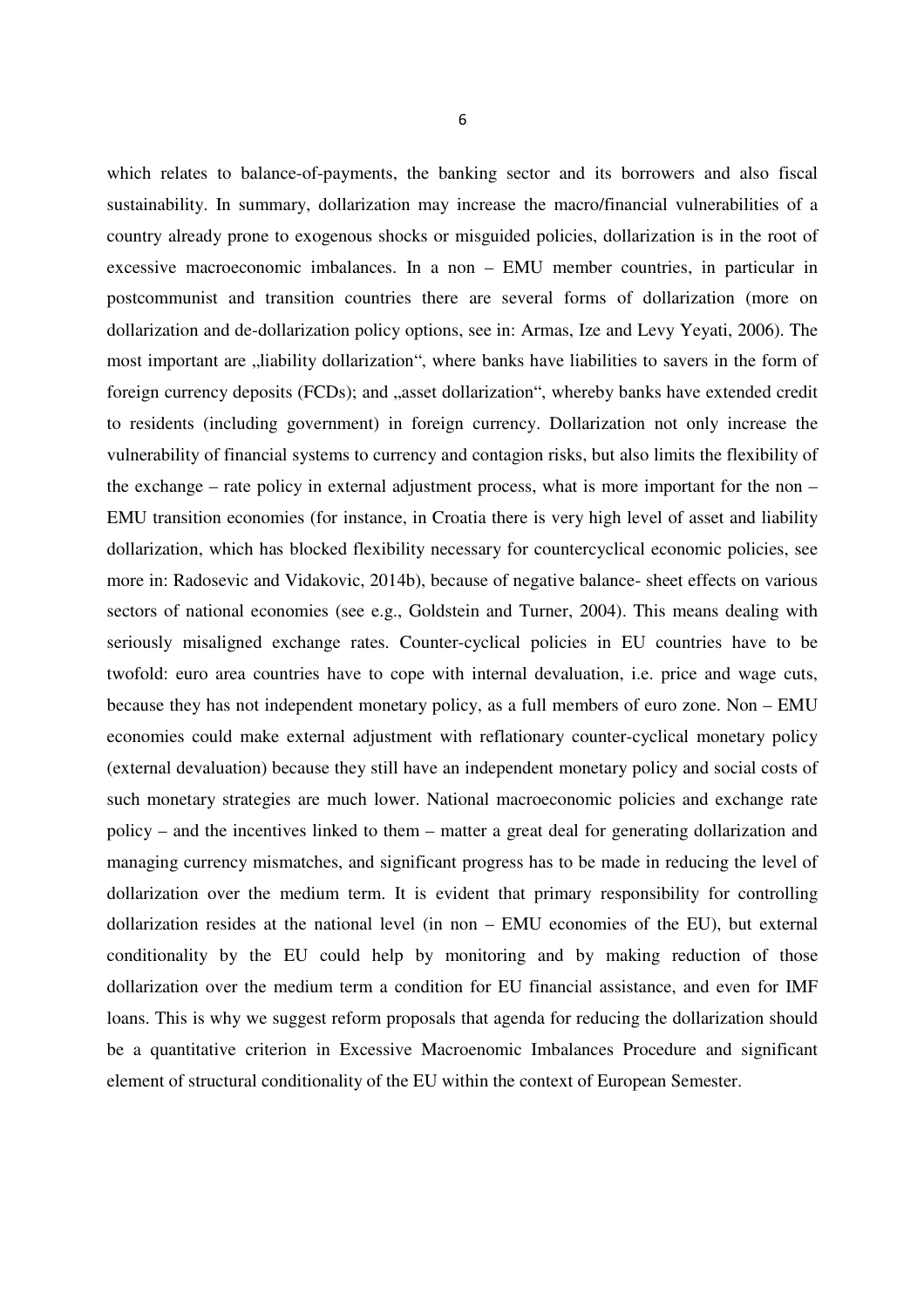# **1.3. Selective approach with targeted policy instruments within the context of the European Semester**

In summary, there are several components of an new (Excessive) Macroeconomic Imbalance Procedure within the context of the European Semester, that should be adjusted for non – EMU economies and for prevention of contagion and systemic risks in an integrated EU capital market:

- A rule for real exchange rate (based in HIPC deflator) that is close to equilibrium real exchange rate, in order to prevent syndrome of currency misalignment (Dutch disease);

- A rule for ensuring the flexibility of exchange rate policy for non – euro area countries (internal devaluation rule could not be applied for non – EMU economies as a rule, if there is possibility for using monetary independence; however, it can be applied as an exception on the basis of the Social Compact in the member country, while it is the only policy option for euro area countries);

A rule for systemic financial stability (NPLs and currency mismatch) aiming to secure systemic stability and flexibility of monetary policy instruments, as precondition for transitional monetary arrangements for non – EMU economies on the long – term path to euro adoption;

- A rule for asymmetric inflation target, securing price – level targeting with explicit optimal inflation target (as a precondition for  $\mu$  nominal GDP targeting" or/and "price – level targeting" monetary strategy), and prevention of non – EMU country to slide from low inflation into the outright deflation, and then into deflationary spiral and liquidity trap (monetary stability quantitative criterion).

In accordance with the new selective and targeted approach of the Macroeconomic Imbalance Procedure for non – euro area member countries, the new scoreboard consists of the following indicators and indicative thresholds, which are aiming to cope with competitiveness crisis:

## **External imbalances and international competitiveness**

three - year average of the current account balance in percent of GDP, with indicative thresholds of  $+ 6 \%$  of GDP and  $- 4 \%$  of GDP;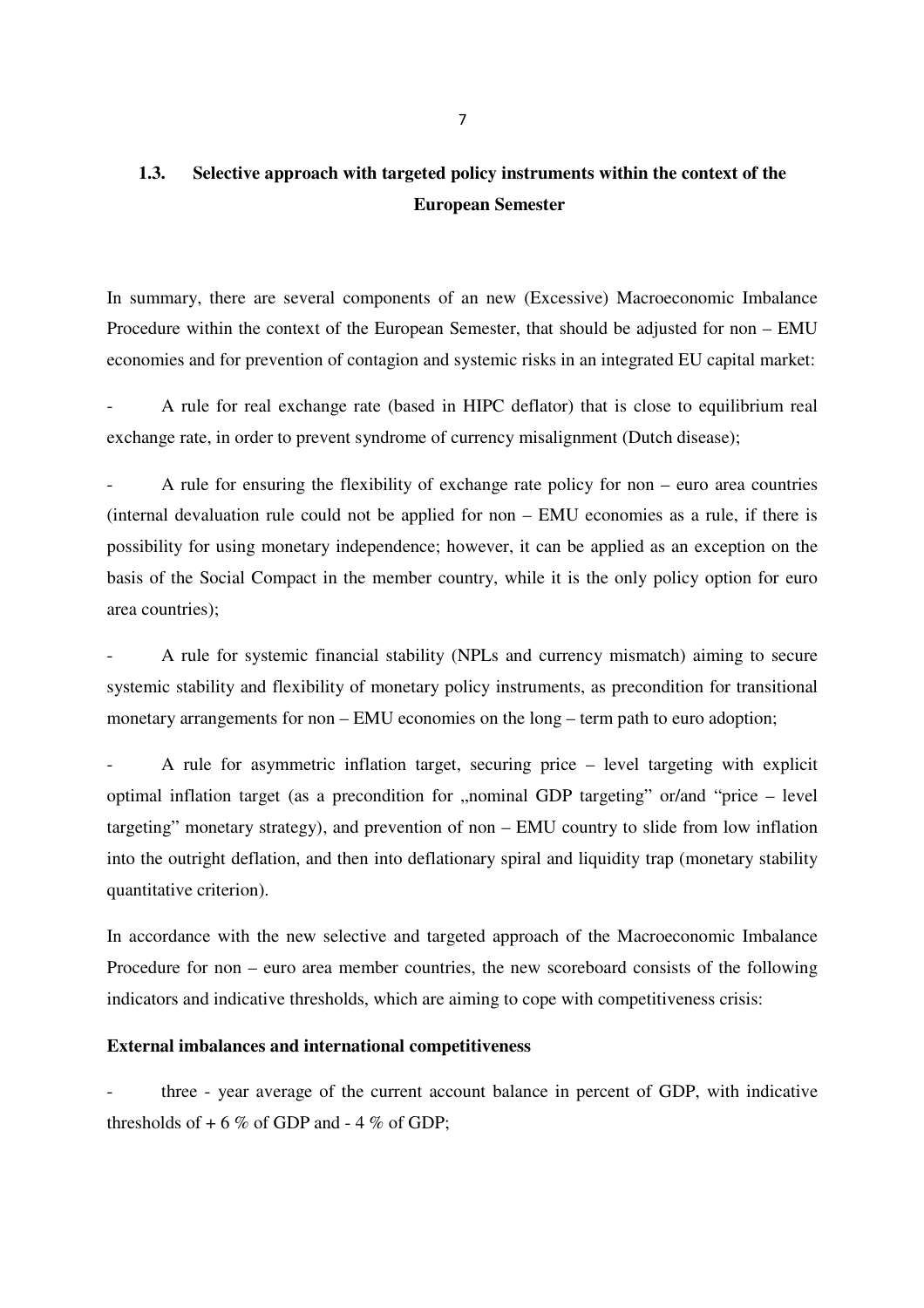net international investment position (NIIP) in percentage of GDP, with an indicative threshold of  $-35\%$  of GDP, the NIP shows the difference between country's external financial assets and its external financial liabilities;

five - years percentage change of export market shares measured in values, with an indicative threshold of  $-6\%$ :

three  $-$  years percentage change in nominal unit labor cost (ULC), with an indicative threshold of  $+9\%$  for euro countries, only;

three – year percentage change of the real effective exchange rate (REER) based on HICP deflators, relative to 3 major trading partners, with an indicative thresholds of  $+/- 5$  % for euro – area countries, only;

#### **Internal imbalances and monetary stability**

- private sector debt (consolidated) in percent of GDP, with an indicative threshold of 133  $\%$ :

private sector credit flow as a percentage of GDP, with an indicative threshold of 15  $\%$ ;

year – on year changes in inflation rate based on HICP deflators, with an asymmetric target for inflation rate of  $\alpha$ , close, but below 2 %" and an indicative treshold of 0,5 % for deflation rate, for euro and non – euro area countries, respectively;

year – on – year changes in deflated house prices, with an indicative threshold of 6 %;

public sector debt in percentage of GDP, with an indicative threshold of 60  $\%$ ;

three – year average of the unemployment rate, with an indicative threshold of 10  $\%$ ;

- year – on – year percentage change in total financial liabilities of the financial sector, with an indicative threshold of 16, 5 %,

 $year - on - year$  percentage change in total non – performing loans (NPLs) in total loans of the financial sector, with an indicative threshold of 15 %, for euro and non – euro area countries, respectively;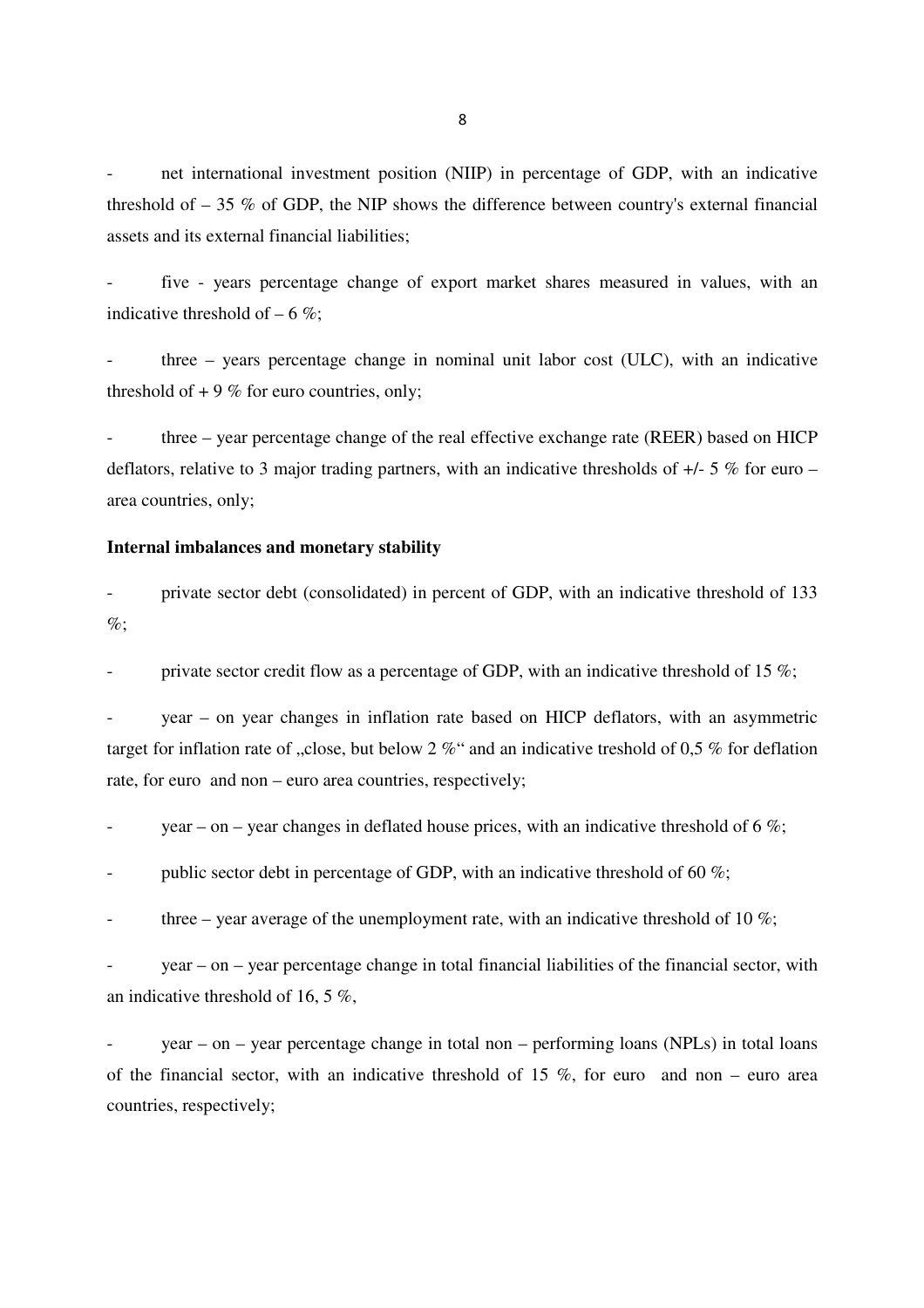- year – on year percentage change of currency mismatch (euroization) in percentage of the total asset and liabilities of the financial sector; with an indicative threshold of 35 % for non euro – area countries, only.

These elements of new methodology for macroeconomic imbalances assessment (see, EC, 2016) are needed for the purposes of correction of macroeconomic imbalances. The scoreboard for identification of macroeconomic imbalances within Alert Mechanism Report (see more, in EC, 2015a) as a mechanism for screening and in – depth analysis of imbalances is not a static tool and already number of changes has been implemented. Regular assessments of the scoreboard variables continue to be necessary in order to capture macroeconomic developments and statistical progress, as it was concluded by the European Commission (see in more details in economic governance report by the EC, 2014b). Consequently, our reform proposals are fully consistent with such views of the European Commission and could contribute significantly to inherent flexibility of Macroeconomic Imbalances Procedure framework. Close monitoring of policy implementation that is specific for non – EMU member countries is final result of our reform proposals and it is in line with outcome – based conditionality of the European Union.

#### **(2) Flexibility of Macroeconomic Adjustment and European Semester**

#### **2.1. Fiscal Compact Flexibility**

EU Council has compiled a new Fiscal Compact Treaty on 9 December 2011. Many economists think that Fiscal Compact in fact contains budgetary constraints enshrining 'pro-cyclical fiscal policies' and even outlaw Keynesianism. But, if a Eurozone has a large output gap, it can implement a fiscal stimulus to reduce it. Also, in January 2015 EC has issued a new fiscal flexibility guidelines (EC, 2015). The guidelines cover three issues: (1) the structural reform clause, (2) the investment clause and (3) the cyclical conditions. Therefore, new flexibility rules of the Fiscal Compact are consistent with counter – cyclical policies.

#### **2.2. Unconventional Monetary Policy Options in Non – Euro Area Economies of the EU**

The aim of the policy makers in EU should be to determine the policy options for non – standard monetary policy measures in non – EMU economies that are peripheral countries of the EU.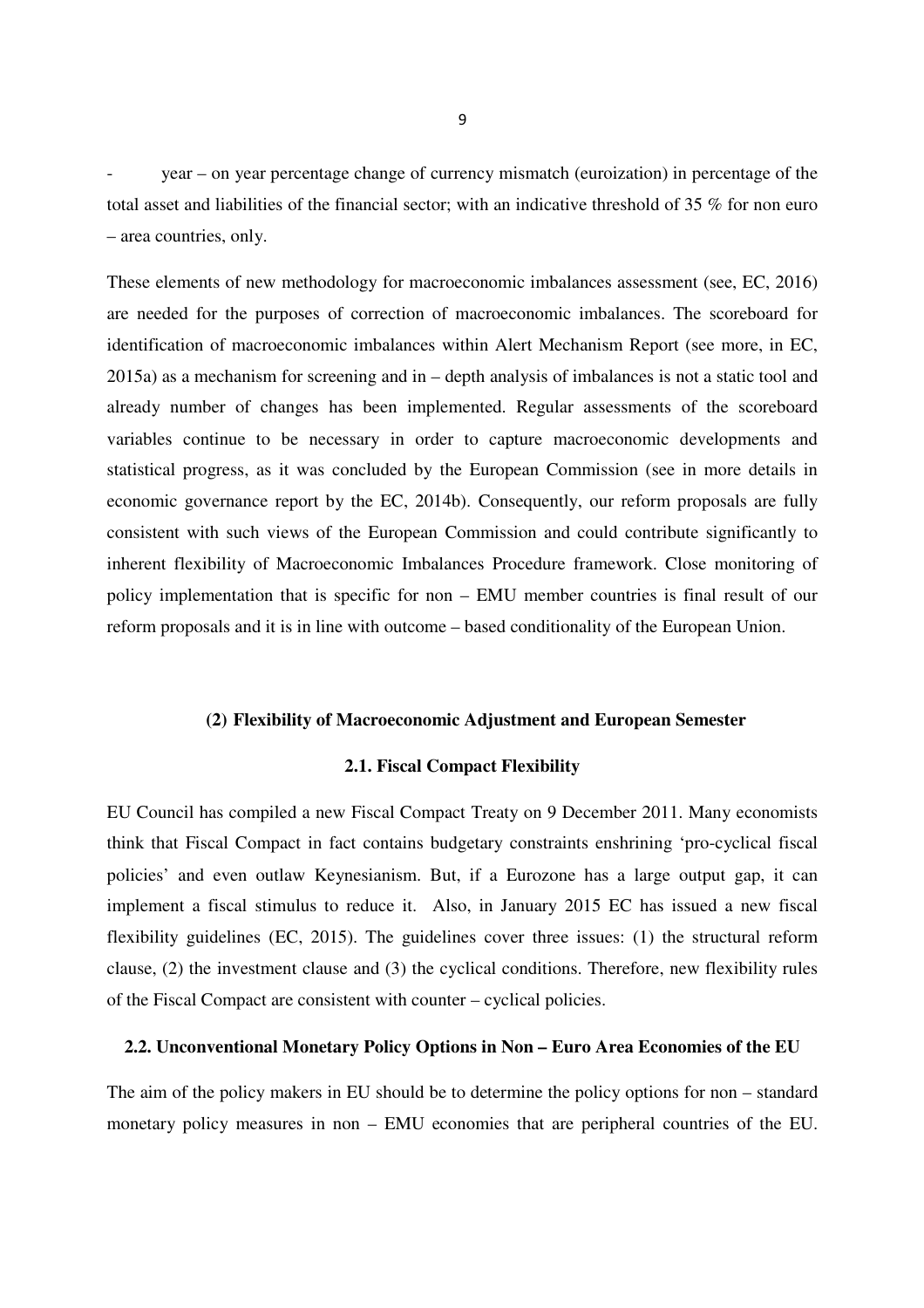Over the course of the last six years there have been three key macroeconomic developments: (a) EMU and non – EMU economies are in recession, i.e. stagdeflation (stagnation and deflation) or, better to say, "secular stagnation" – the persistent underuse of potential resources. (b) Banking industry is stable, but NPL are increasingly adding to the inherent financial instability (high public and unsustainable external debt, with currency mismatch in all sectors of national economies in non – EMU economies), and (c) recessionary dynamics and capital outflows (banks deleveraging) are contributing to sharp disinflation that is now transformed into deflationary pressures in Europe. Wage deflation was the main policy instrument after the crisis started. Deflation risk in EU and EMU was very high in 2015 & 2016 and beyond, and economic policy decision makers do not fully understand the severe negative effects of persistent and too low inflation rate. Also, since the start of recession, banking sector has been extremely liquid, but accompanied with the credit crunch and deleveraging due to the balance-sheet recession. There are, in addition to balance – sheet recession, also, key elements of paradox-of-thrift recession (aggregate demand and private consumption are contracting, while there is an increase in banks' savings deposits by the households). High liquidity in financial system was not intermediated by the financial/banking institutions into credit activity to SMEs and corporate sector of economy (transmission mechanism failed). There are complex questions that has to be answered: how can unconventional monetary policy could be implemented in limiting adverse effects of financial instability on the monetary transmission mechanism and how to achieve the effectiveness of (targeted) monetary policy measures, as well the interaction between the non-standard policy measures and new central bank macroprudential strategies, within the framework of EU Banking Union (SSM and SRM)? Absence of credible and efficient macroprudential policies (for instance, dynamic provisioning targeted to curb the growth of particular groups of loans, such as foreign – exchange denominated loans, particularly important issue in non – EMU economies) resulted in a fragile domestic financial systems.

Macroeconomic imbalances in non – euro area have to be addressed with comprehensive reforms, starting with external macroeconomic imbalances (the main issue is international competitiveness), in coordination of central bank and governments. In a nutshell, there are three main areas of concern: (1) Institutional arrangements of central banks, objectives and monetary policy strategy: what kind of monetary policy strategies in non – EMU economies can they implement in the "transitional period" between membership of the EU and EMU (new type of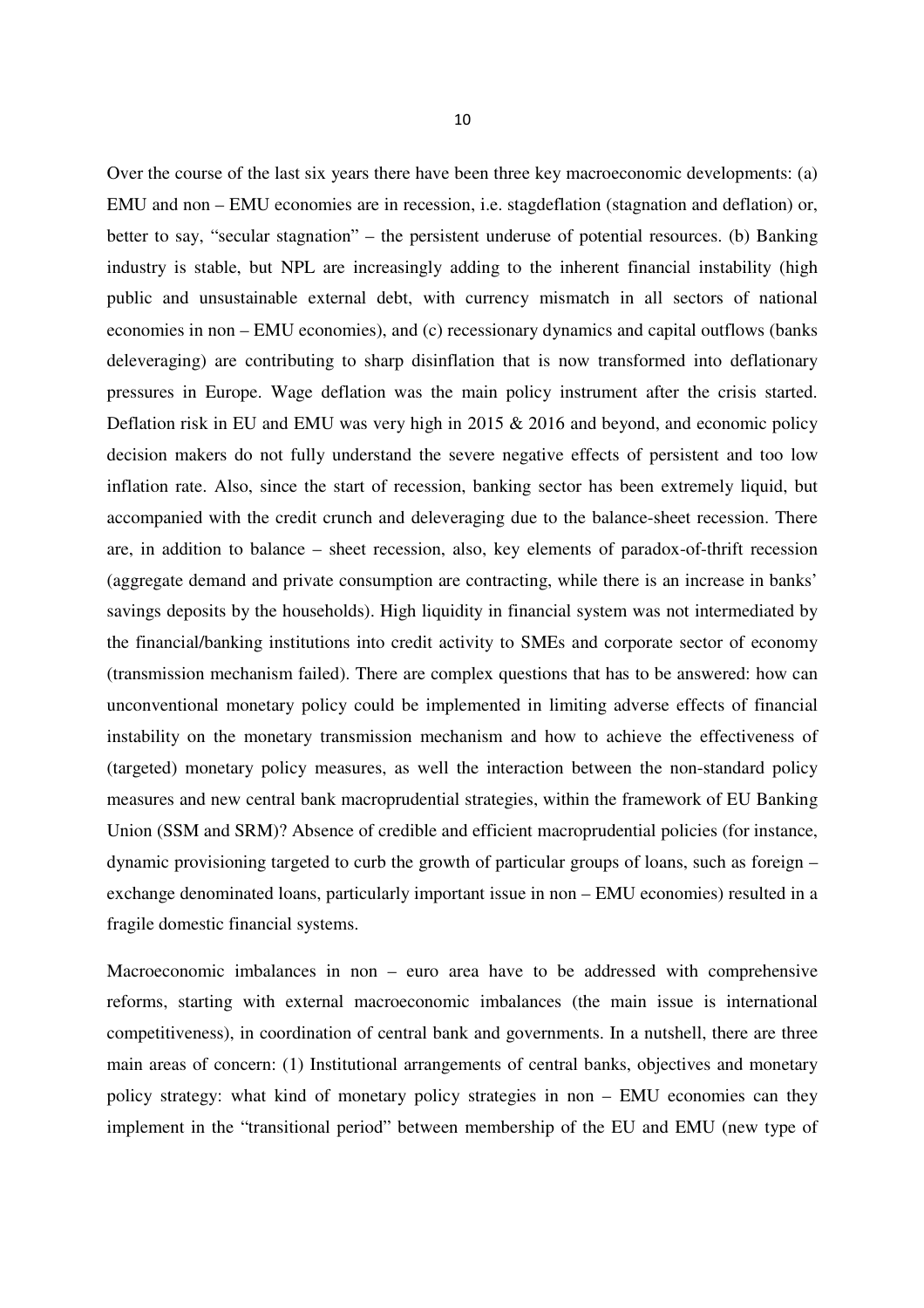ERM – 2 arrangement and MIP procedures are needed for new entrants to monetary union)? (2) Monetary policy instruments: the effectiveness of non-standard policy measures in deflationary crisis or/and persistent low inflation environment (noflation or lowflation) in open economies at the periphery of the EU? How is possible to increase flexibility of pegged exchange rate regime, without adverse effects on balance-sheets, but improving external competitiveness and exports? (3) Monetary policy and macroprudential strategy: the interaction between the implementation of unconventional monetary policy measures and new macroprudential strategy of the central bank? Asset Quality Review (AQR), applying ECB methodology has to be continued and we are in favor of non – EMU economies membership in EU Banking Union, in particular SSM aiming to break the dysfunctional ties between national regulators and domestic financial institutions, in order to prevent "regulatory capture". AQR should indicate the real need for bail-in and bail-out arrangements within SRM. Our conclusion is that non – euro area economies of EU periphery (for instance, Croatia, Bulgaria, etc.) has limited options for unconventional monetary policy strategies, while industrial economies (for instance, United Kingdom, Denmark, Sweden) already started with QE as a counter – cyclical monetary strategies.

## **(3) EU Conditionality**

Conditionality was introduced by the EU institutions and basic element of European economic governance only after 2010 and it was based on IMF conditionality practice. EU conditionality secures certain level of flexibility, in particular under MIP procedure implementation and certain provisions of Fiscal Compact, but EU conditionality could be augmented with additional structural measures for non – euro area EU members (de-euroization, enhancing greater exchange rate flexibility and review - based monetary conditionality framework as an option for countries with evolving monetary policy regimes). But, macroeconomic conditionality has to be related to EU/EMU policy coordination mechanisms, that are introduced by the Stability and Growth Pact and its revisions (excessive deficit procedure), as well by the Six pack and other instruments of policy coordination and crisis management (ESM, EU banking union, balance of payments assistance, etc.). What is the current status of EU conditionality in terms of economic policy coordination (see more, in: Ioannidis, 2014)? We suggest that EU could make changes in institutional framework for new structural conditionality (SC). New structural conditions,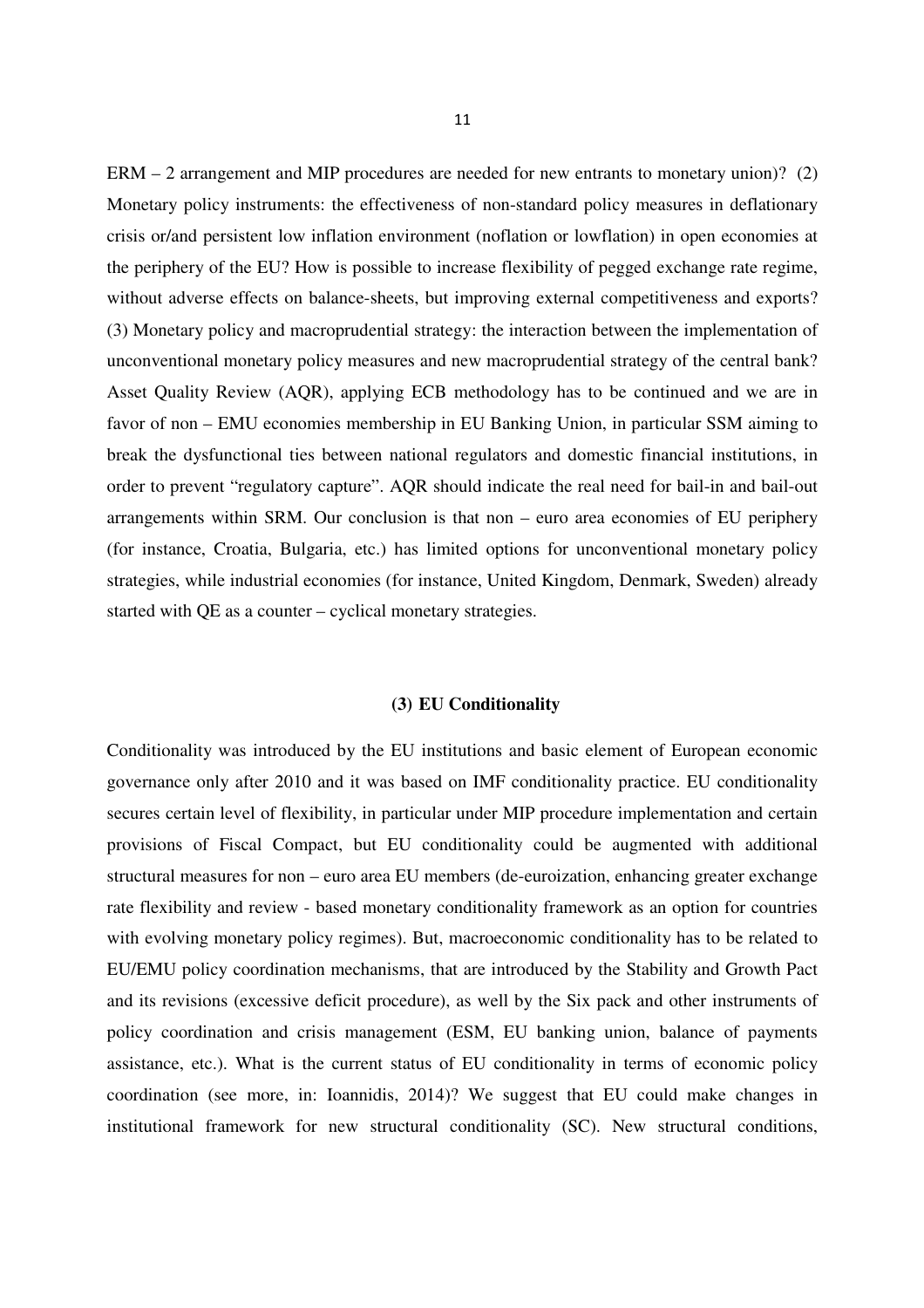together with new traditional (quantitative) conditionality, as signaling preventive device of the EU, could be focused on policies that were intended to correct distortions in relative prices and seeking a lasting solutions to macroeconomic problems, including measures aiming to prevent the emergence or control of macro/financial vulnerabilities in EU member countries. Thus, EU could focus on the promotion of SC to the promotion of structural reforms in EU members (catalytic role of conditionality in reforms). Our proposals for the new design of EU conditionality (i.e. for the design of new MIP framework) include: (1) introducing new components and flexibility in timing of structural conditionality to promote reforms; (2) streamlining structural conditionality to prevent external and macro/financial vulnerabilities, in particular in non – euro area countries; (3) application of "outcome – based" conditionality; (4) introducing flexibility in EU financial assistance facilities for non – euro area countries, financial assistance mechanisms with ex – post conditionality, similar to the Target – 2 mechanism for euro area countries.

#### **(4) New Financial Assistance Facilities for non – euro area countries**

Balance-of-payments crises within EU and EMU could be triggered for various reasons: macroeconomic imbalances, external and/or internal imbalances; financial crises, triggered with the bank runs after asset bubbles bursts; deflationary crises, credit crunch and rapid deleveraging process accompanied with sudden stop, capital flight and inappropriate exchange rate targets, etc. During financial crisis in the eurozone, relatively little attention has been paid to a specific rescue mechanisms that are older than euro – area crisis mechanism, because they were designed prior to euro introduction and establishment of the ECB.

#### **4.1. Balance-of-Payments financial assistance mechanisms for non – EMU members**

It is the Balance-of-Payments- Facility (BoPF), medium – term financial assistance mechanism for non – euro member states that face difficulties accessing international financial markets to satisfy debt obligations denominated in foreign currency and maintain stable exchange rates (EC, 2014a). Today there are only nine non-EMU states that are eligible for financial assistance (Bulgaria, Croatia, Czech Republic, Denmark, Hungary, Poland, Romania, Sweden and United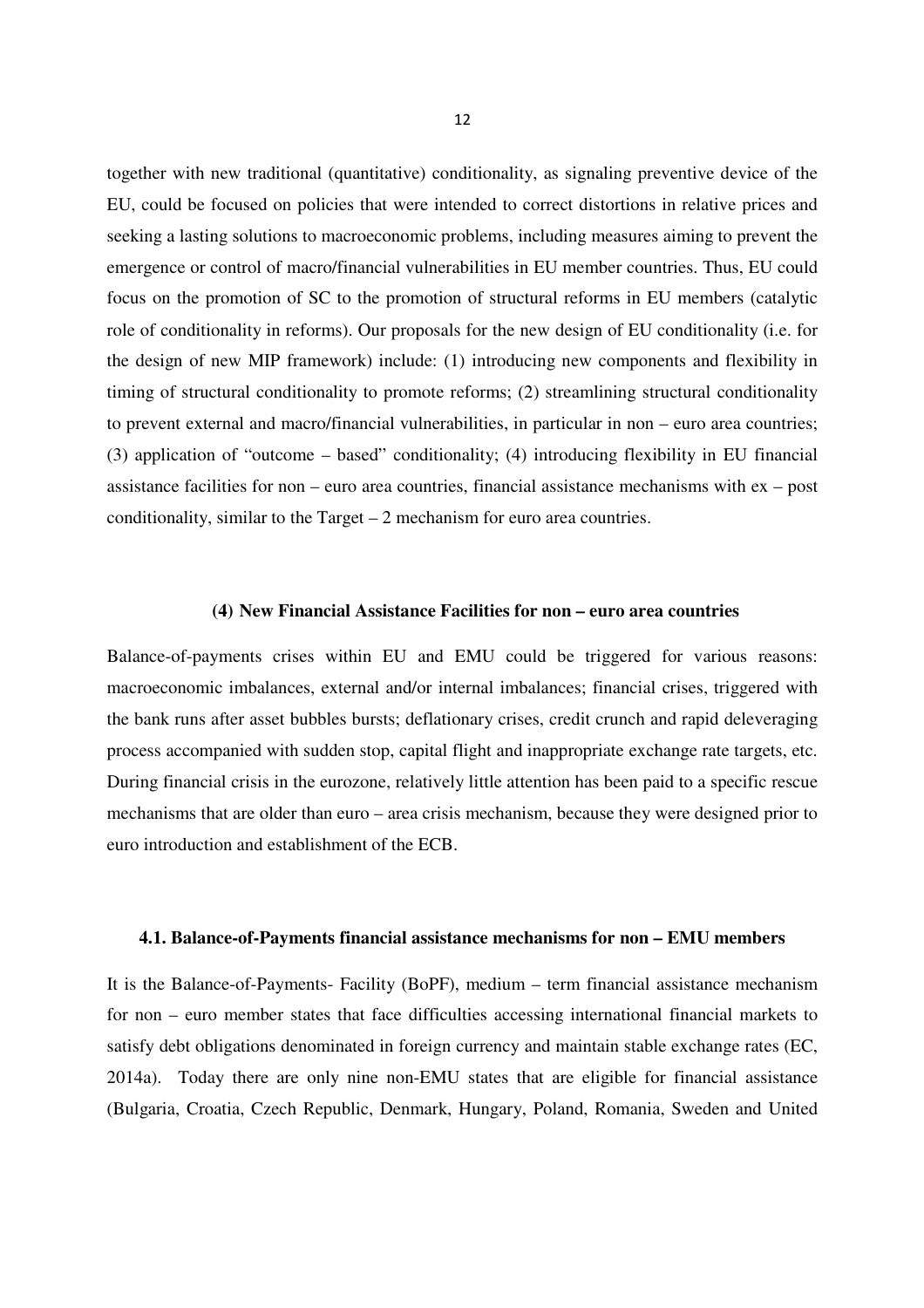Kingdom). Six countries have not determined yet when they will join the European Monetary Union, but they accepted their obligation to do after transition period, when nominal and real convergence has to be successfully achieved (Bulgaria, Croatia, Czech Republic, Hungary, Poland and Romania). United Kingdom and Denmark made official Opt-out, although Brexit means complete exit from EU obligations, while Sweden claimed Opt-out. Currently, there is a discussion on whether the instruments of the BoPF may be insufficient for future crises. EC has put legislative proposals (see more in: Heinen, 2014b and Radosevic, 2014a) to align the BoPF with ESM mechanisms and recent changes to the Stability and Growth Pact (SGP), so called Sixpack and Two-pack reforms. There are three areas of BOPF improvements: (1) existing loan instruments of the BOPF should be complemented with credit lines; (2) facility should be aligned with the recently established economic surveillance framework and economic policy coordination mechanisms of the EU; (3) the process of BoPF approval was linked with EU conditionality, because loan approval was made conditional upon so called Macroeconomic Adjustment Programme, which comprises the terms and conditions of economic conditionality. It is beyond the scope of our research to analyze in more details proposed changes of BoPF. But, as we can see it, there is ongoing discussion on flexibility of BOPF instrument and economic conditionality, which has to be integrated within EU policy coordination and crisis resolution mechanisms.

# **4.2. Standing swap arrangements between the ECB and national central banks of non – euro area countries in EU**

This is the reason why we suggest that EU could think about more efficient balance-of-payments financial assistance mechanisms for non – EMU members, such as standing swap arrangements between ECB and national central banks of the non – euro area member countries of the EU. Since the onset of the financial crisis in 2007, bilateral central bank swap lines allowing the provision of foreign currency to local counterparties have become an important tool of central bank international cooperation to prevent systemic risk and limit contagion risk. Central banks of non – euro area member countries are integrated into Eurosystem of national central banks of EU economies, although with limited cooperation between ECB and national central banks. Since the start of the financial crisis, the ECB concluded a number of agreements within the context of systemic crises in Latvia and Hungary. Liquidity – providing swap lines between central banks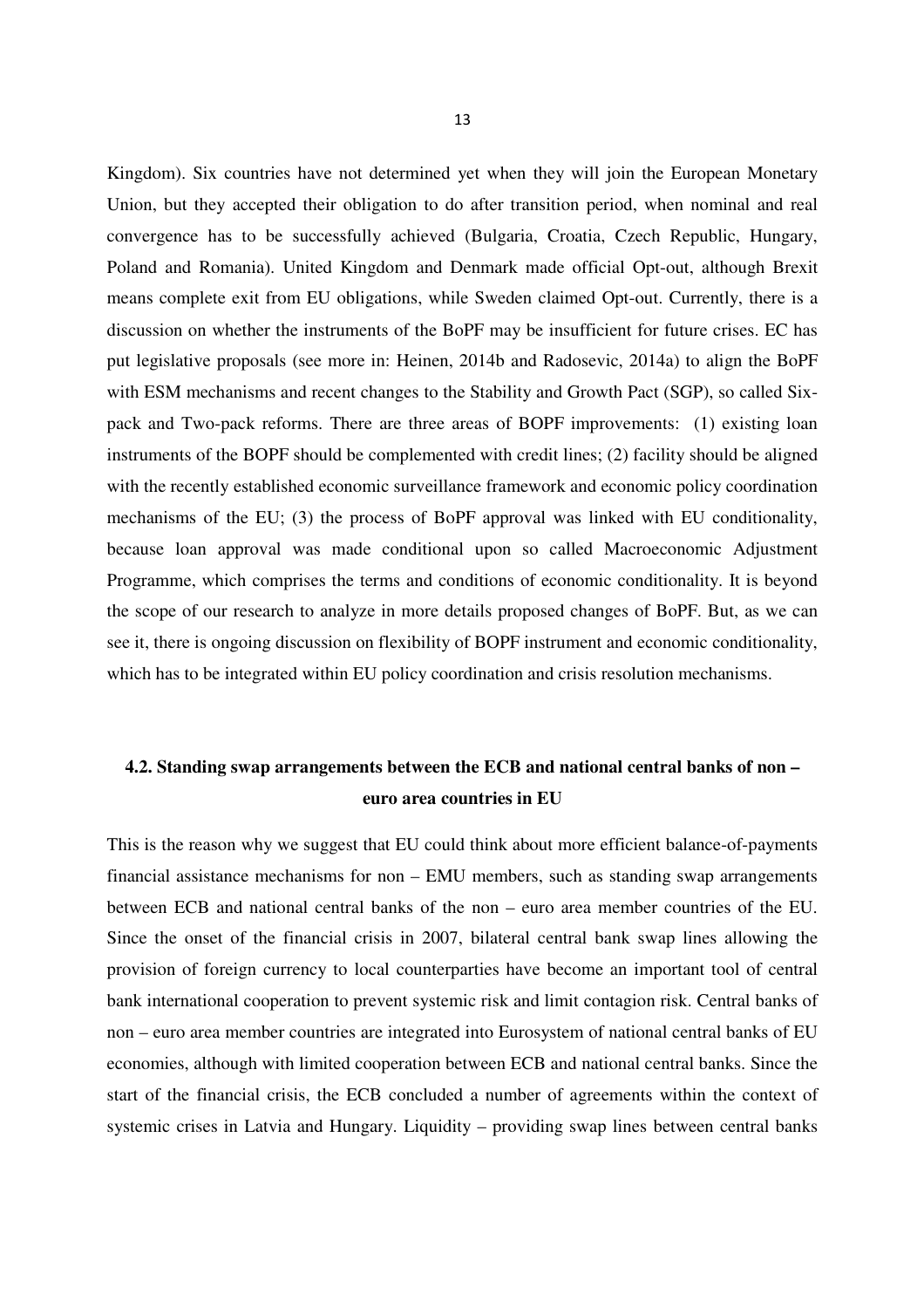enable the receiving national central bank to obtain foreign currency and redistribute it locally to its counterparties unconstrained by the levels of its foreign exchange reserves. This is crucial for the non – euro area member countries, because they do not have access to Target -2 credit lines (see, Higgins and Klitgaard, 2014). For the ECB, these arrangements represent a monetary policy instruments in which risks are shared at the Eurosystem level and decision – making process for monetary policy applies. We suggest that as a precautionary measure, the ECB could establish a network of standing bilateral swap lines with national central banks of non – EMU economies as an instrument to containing contagion and reducing systemic risk and spillover effects on euro area markets.

#### **(5) Conclusion and Recommendations**

Reform of the European economic governance is held back by disagreement on what is the root of economic crisis in euro area? Euro area suffered excessive macroeconomic imbalances, that are consistent with Mynskian cycles, because in pre – crisis period there was insufficient focus on current account deficits, dualism between "core" and "peripheral" Europe, price and wage divergences, leading to competitiveness crisis and building – up financial imbalances and there was a lack of attention of policy makers in EU at inherent financial instability, systemic risk and they underestimated contagion risk, while there were not in place until 2010 appropriate coordination and crisis resolution mechanisms in EU and EMU. Peripheral euro area and non – EMU countries were particularly prone to crisis, due to their unstable economies and boom – bust cycles that were supported with procyclical policies. There is high risk of spillover and financial contagion in Euroepan Union (Rigobon, 2016), in particular within the context of banking crisis in Italy (Veron, 2016; and Sinn, 2016). Major weakness of euro area governance was that it lacked a mechanism to monitor and correct macroeconomic imbalances, except in budgetary policy, external debt and current account imbalances were all but ignored (Sapir and Wolff, 2015). Reform of this governance in needed in three major areas, but in our research we were focused on European economic governance for non – EMU member countries, as follows: (1) new selective Macroeconomic Imbalance Procedure approach, addressing the international competitiveness and financial (in)stability issues; (2) introduction of more flexibility in fiscal and monetary policies; and, (3) new liquidity facilities for emergency balance-of-payments purposes,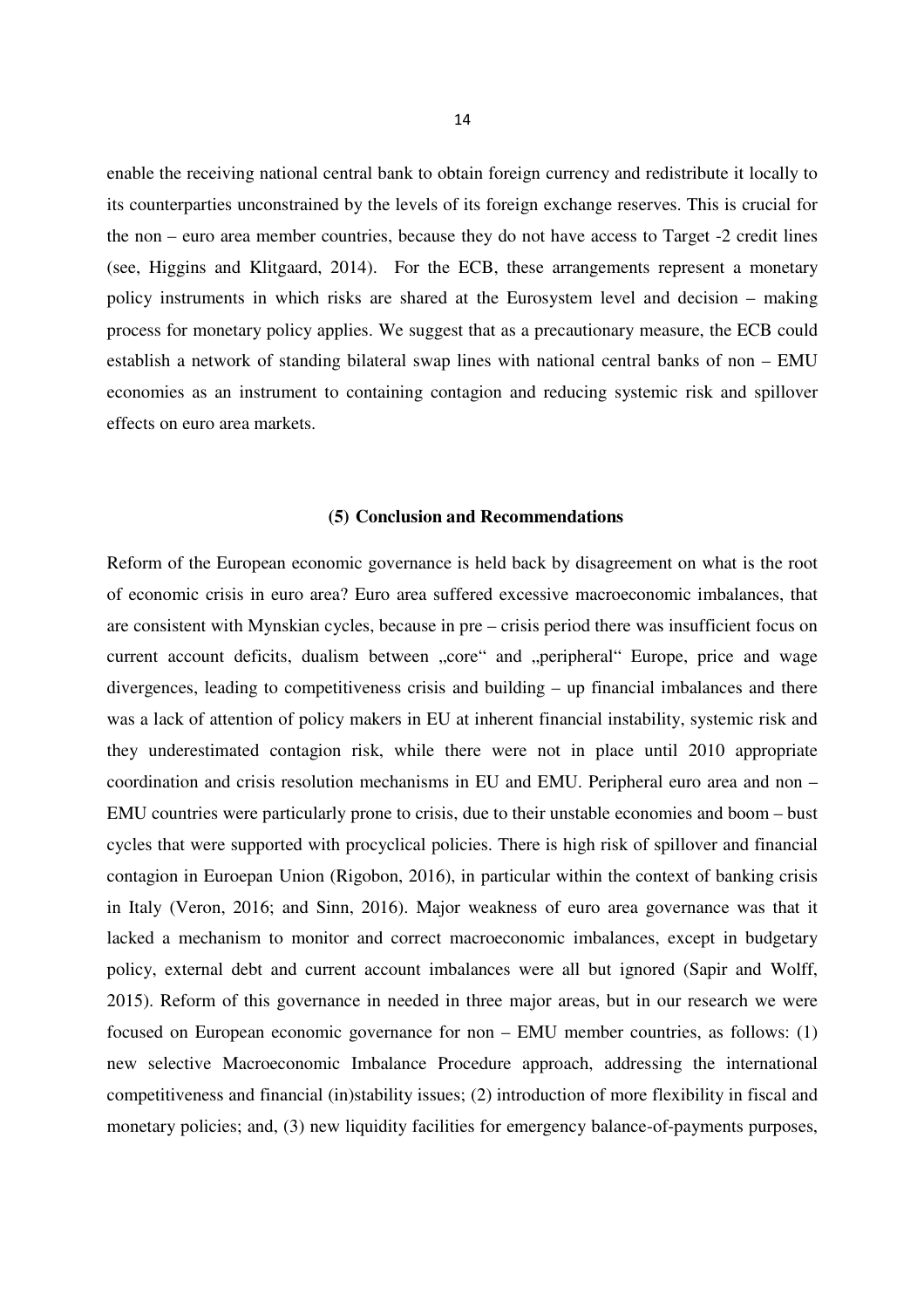as a precautionary policy instruments of the EU and ECB, reducing thus cross – border contagion risk in EU.

Our proposals for the improvements of EU conditionality (new MIP framework) include: (1) introducing new components and flexibility in timing of structural conditionality to promote reforms; (2) streamlining structural conditionality to prevent external and macro/financial vulnerabilities, in particular in non – euro area countries; (3) application of "outcome – based" conditionality; (4) introducing flexibility in EU financial assistance facilities for non – euro area countries, financial assistance mechanisms with ex – post conditionality. EU could introduce institutional framework for new structural conditionality (SC), very similar to structural conditionality at the IMF. New structural conditions, together with new traditional quantitative conditionality (as signaling device) of the EU, could be focused on policies that were intended to correct distortions in relative prices and seeking a lasting solutions to macroeconomic problems, including measures aiming to prevent the emergence of macro/financial vulnerabilities in EU member countries. Thus, we could focus on the promotion of SC to the promotion of structural reforms in EU members (catalytic role of conditionality in reforms). And, last but not the least, we suggest that "traditional" EU conditionality (within existing EU economic surveillance framework and MIP procedure) should include monetary policy framework conditionality, based on the principles similar to the IMF monetary policy conditionality, because non – EMU members have greater flexibility for external adjustment (exchange rate policy as policy instrument for improving international competitiveness) in comparison with EMU members of the EU. There are several components of an new (Excessive) Macroeconomic Imbalance Procedure within the context of the European Semester, that is adjusted for non – EMU economies and for the prevention of contagion and systemic risks in an integrated EU capital market: (1) a rule for real exchange rate (based in HIPC deflator) that is close to equilibrium real exchange rate, in order to prevent currency misalignment (Dutch disease); (2) a rule for ensuring the flexibility of exchange rate policy for non – euro area countries;  $(3)$  a rule for systemic financial stability (NPLs and currency mismatch) aiming to secure systemic stability and flexibility of monetary policy instruments, as preconditions for transitional monetary arrangements for non – EMU economies on the long – term path to euro adoption; and, (4) a rule for asymmetric inflation target, securing price – level targeting with explicit optimal inflation target (quantitative criterion for monetary stability). A reformed European Semester with more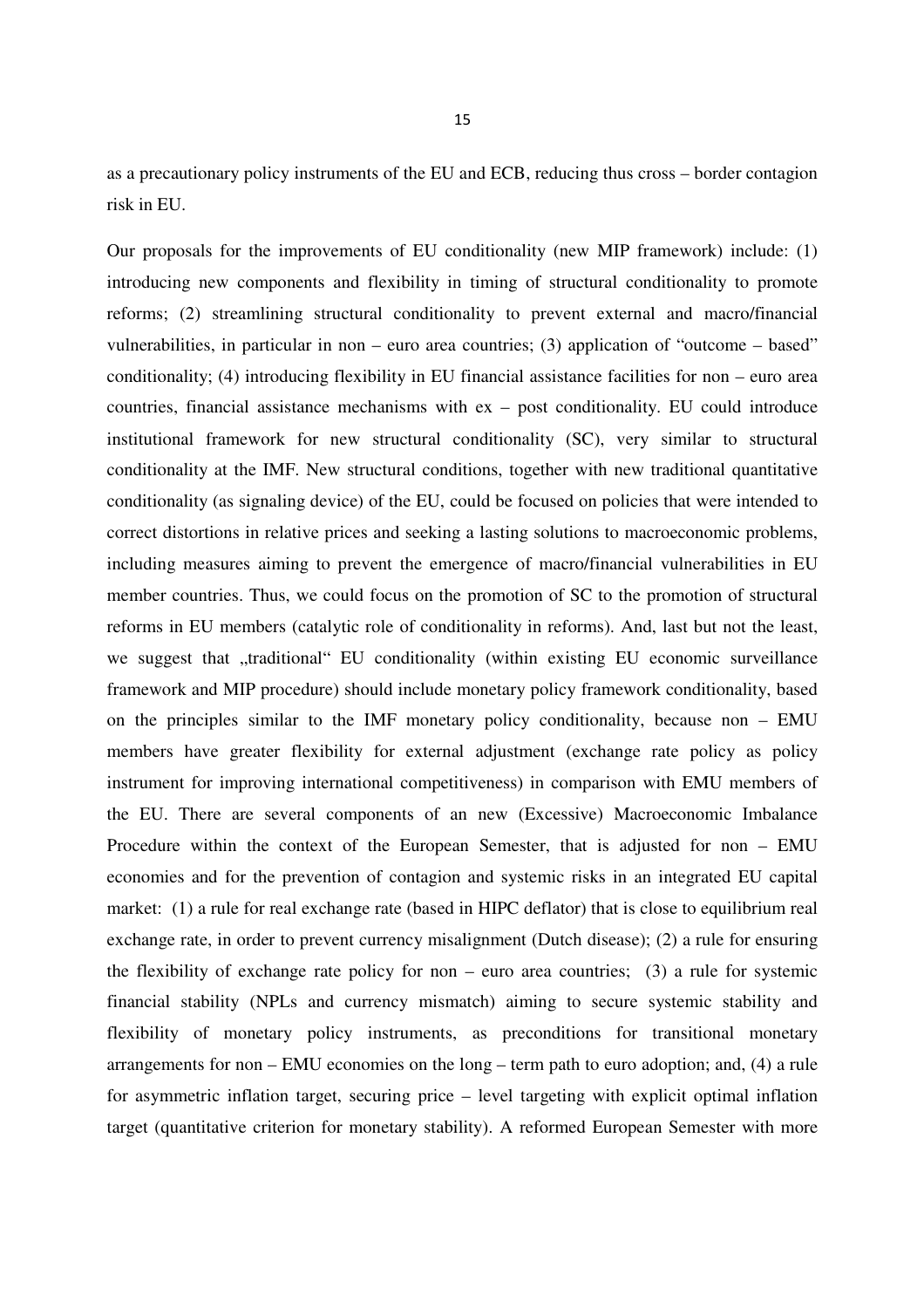flexibility, better timing and increasing national ownership of reform programmes could lead to a better dealing with macroeconomic imbalances in EU.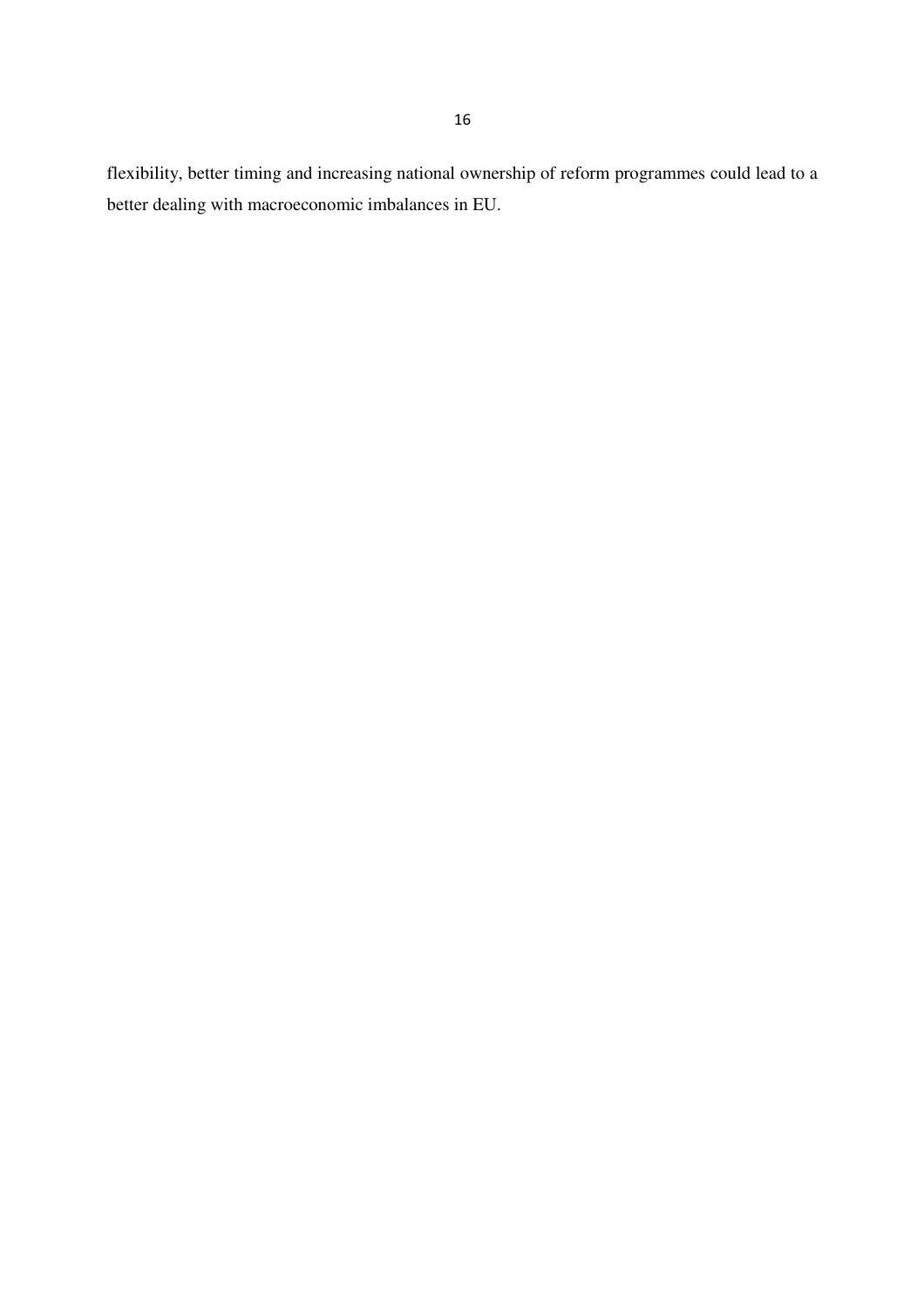#### **References:**

Armas, Adrian; Ize, Alain and Levy Yeyati, Eduardo, (2006): *Financial Dollarization*; International Monetary Fund and Palgrave MacMillan; New York

Aslund, Anders, (2009): *How Latvia Can Escape from the Financial crisis;* Presentation to the Annual Conference of the Bank of Latvia, Riga; published by Peterson Institute for International Economics; Washington DC; October 1, 2009

Becker Torbjorn, Daianu Daniel, Darvas Zsolt, Gligorov Vladimir, Landesmann Michael, Petrovic Pavle, Pisani-Ferry Jean, Rosati Dariusz, Sapir Andre and Weeder Di Mauro Beatrice, (2010): *Whither Growth in Central and Eastern Europe? Policy Lessons for an Integrated Europe*; Bruegel Blueprint 11; Bruegel Institute; Brussels

Cesaroni, Tatiana and De Santis, Roberta, (2015): *Current Account "Core – Periphery Dualism" in the EMU;* CEPS Working document No. 406; CEPS, Brussels; March 2015

Claeys, Gregory, (2014): *The (not so) Unconventional Monetary Policy of the European Central Bank since 2008;* In – Depth Analysis; Bruegel Institute; Brussels; June 2014

Croci Angelini, Elisabetta and Farina, Francesco, (2012): *Current Account Imbalances and Systemic Risk within a Monetary Union*; Journal of Economic Behavior and Organization; Volume 83, Issue 3, August 2012

Darvas, Zsolt and Vihriala, Erkki, (2013): *Does the European Semester Deliver the Right Policy Advice?;* Bruegel Policy Contribution Issue 2013/12; Bruegel Institute; Brussels; September 2013

European Systemic Risk Board, (2015): *Annual Report 2015*; ESRB; Brusells

European Central Bank, (2014): *Experience with foreign currency liquidity – providing central banks swaps;* Monthly Bulletin; Frankfurt am Main; August, 2014,

European Central Bank, (2014): *The Overview on Euro system Open Market Operations and Standing Facilities;* Frankfurt am Main; September, 2014, https://www.ecb.europa.eu/mopo/implement/intro/html/index.en.html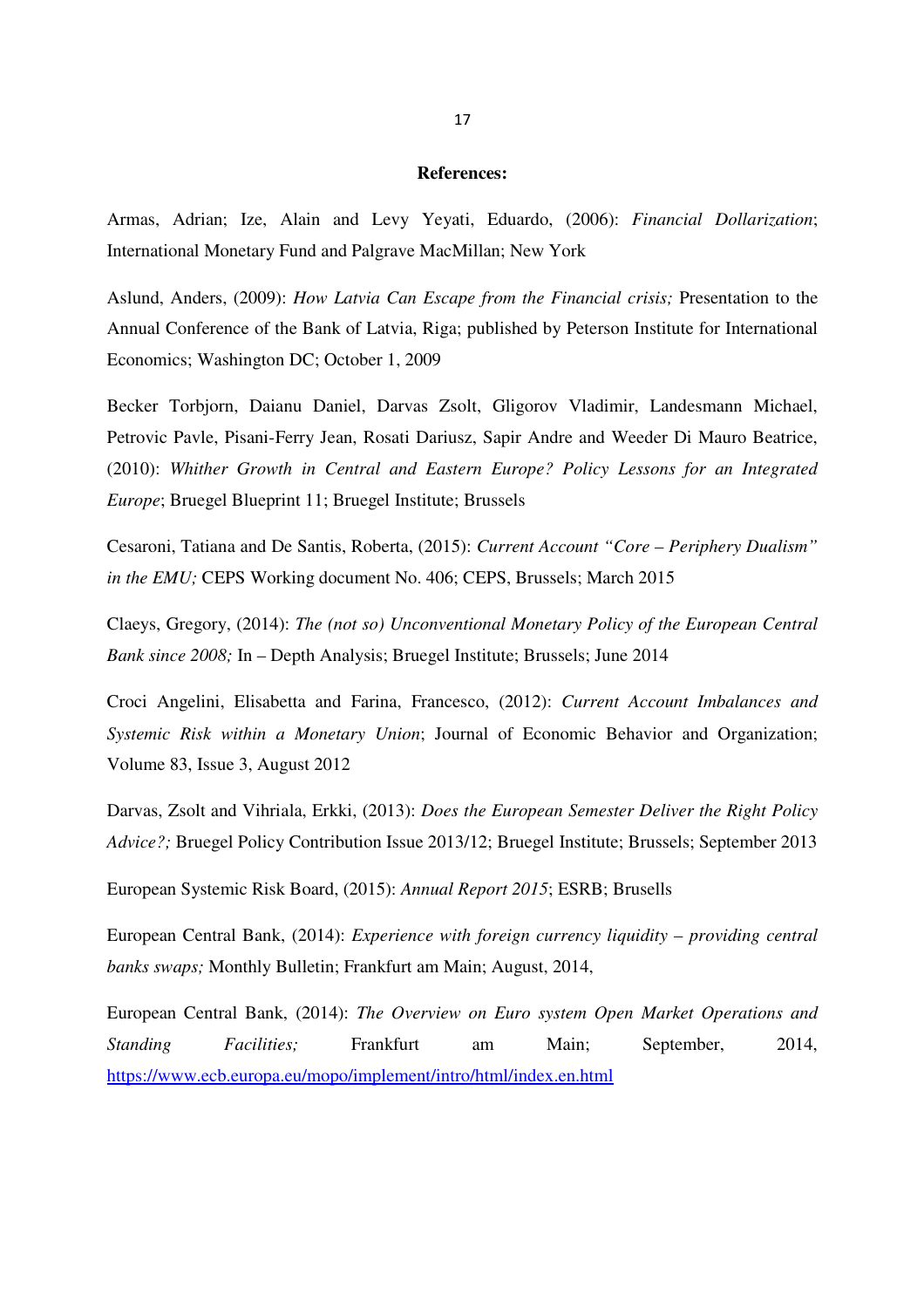European Commission, (2011): *Treaty on Stability, Coordination and Governance in the Economic and Monetary Union*; Bruxelles; 26 October, 2011; http://ec.europa.eu/economy\_finance/economic\_governance/sgp/pdf/coc/2012-01-24.pdf

European Commission, (2012): *Specifications on the Implementation of the Stability and Growth Pact and Guidelines on the Format and Content of Stability and Convergence Programmes*; Bruxelless; 24 January 2012

European Commission, (2015): *Communication from the Commision to the European Parliament, the Council, the European Central Bank, the Economic and Social Committee, the Committee for the Regions and the European Investment Bank – Making the best of use of the flexibility within the existing rules of the Stability and Growth Pact*; Strasbourg; COM (2015) 12 Final, 13.1.2015

European Commission, (2015a): *Report from the Commission to the European Parliament, the Council, the European Central Bank and European Economic and Social Committee – Alert Mechanism Report 2016*; Brussels; COM (2015) 691 Final; Brussels, 26.11.2015

European Commission, (2016): *The Macroeconomic Imbalance Procedure – Rationale, Process Application: A Compendium*; Institutional Paper 039; Brussles, November 2016; http://ec.europa.eu/economy\_finance/publications/eeip/pdf/ip039\_en.pdf

European Council, (2002): *Council regulation (EC) No. 332/2002 of 18 February 2002 establishing a facility providing medium – term financial assistance for Member States' balances of payments;* Bruxelles; http://eur-lex.europa.eu/

Frenkel, Roberto, (2013): *Lessons from a Comparative Analysis of Financial Crises; Comparative Economic Studies*; Vol. 55, Issue 3; September 2013, http://www.unich.it/docenti/bagnai/euro/Frenkel.pdf

Goldstein, Morris and Turner, Philip, (2004): *Controlling Currency Mismatches in Emerging Markets;* Institute for International Economics; Washington DC; April 2004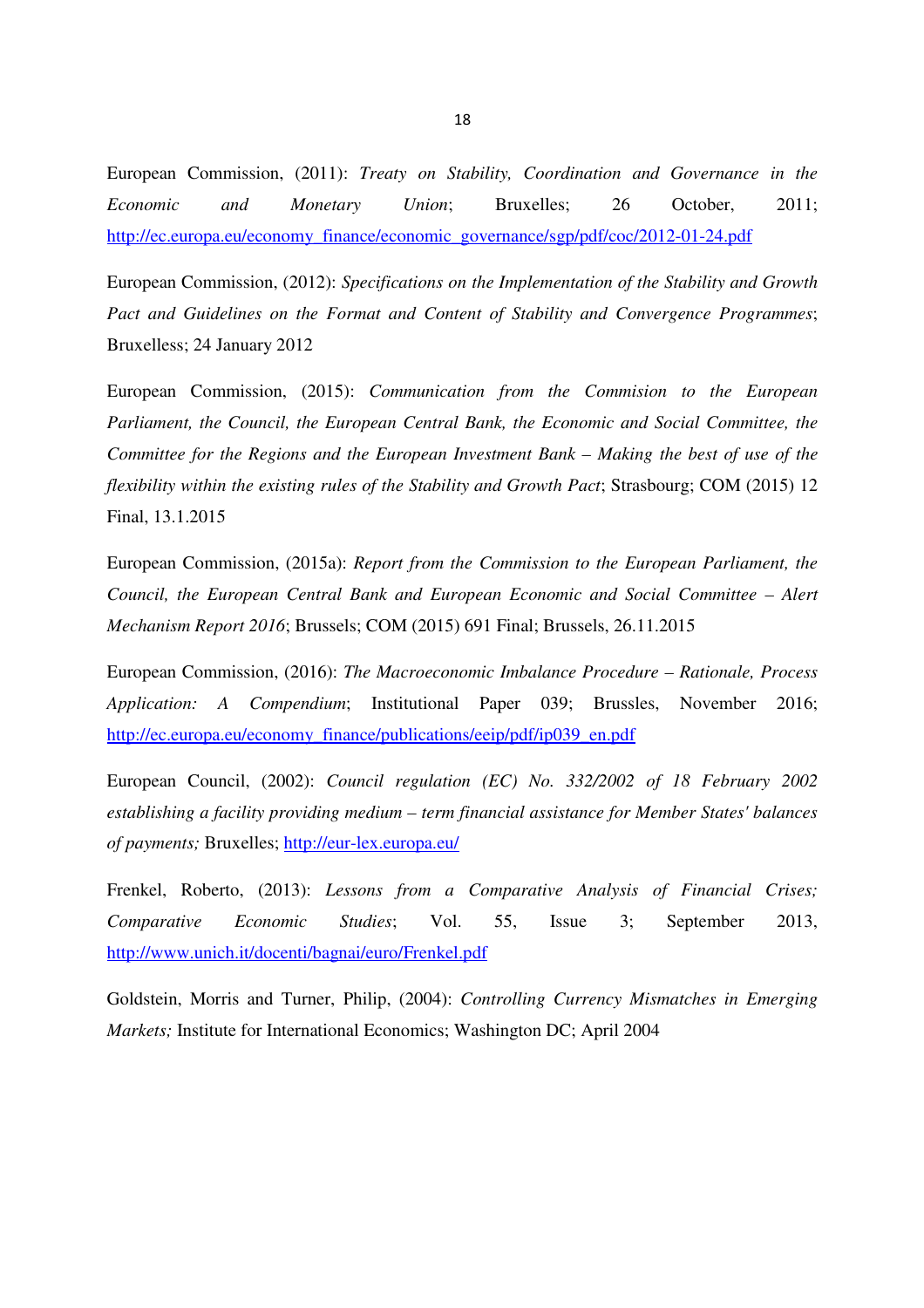Gros, Daniel and Giovannini, Alessandro, (2014): *The "Relative" Importance of EMU Macroeconomic Imbalances in the Macroeconomic Imbalances Procedure*; Instituto Affari Internazionali; Rome; March 2014

Higgins, Mathew and Klitgaard, Thomas, (2014): *The Balance of Payments Crisis in the Euro Area Periphery*; Current Issues in Economics and Finance; Volume 20; Number 2; Federal Reserve Bank of New York; New York;

Heinen, Nicolaus, (2014a): *Not Quite Fit for Purpose: Conditionality under the EU's Financial Framework for 2014 – 2020*; DB Research Briefing; Deutsche Bank Research; Frankfurt am Main; March 28, 2014

Heinen, Nicolaus, (2014b): *Balance-of-Payments Facility – Current Profile and Future Challenges of non – Euro area Financial Assistance*; DB Research Briefing; Deutsche Bank; Frankfurt am Main; July 17, 2014

IMF, (2014a): *The Review of the Flexible Credit Line, the Precautionary and Liqudity Line and the Rapid Financing Instrument - Supplementary information*; International Monetary Fund; Washington DC; January 2014

IMF, (2014b): *Conditionality in Evolving Monetary Policy Regimes*; International Monetary Fund; Washington DC; March 2014

IMF, (2014d): *Revised Operational Guidance to IMF staff on the 2002 Conditionality Guidelines*; International Monetary Fund; Washington DC; August 2014

Ioannidis, Michael, (2014): *EU Financial Assistance Conditionality after "Two Pack";* Max Planck Institute for Comparative Public Law and International Law, Heidelberg

Juncker, Jean – Claude; Tusk, Donald; Jeroen Dijsselbloem and Draghi, Mario, (2015): *Preparing for Next Steps on Better Economic Governance in the Euro Area; Analytical Note;* Informal European Council; Brussels; 12 February 2015

Kunstein, Tobias and Wessels, Wolfgang, (2013): *The New Governance of the Economic and Monetary Union: Adapted Institutions and Innovative Instruments*; IAI Working Papers 13; Instituto Affari Internazionali; Rome; January 2013